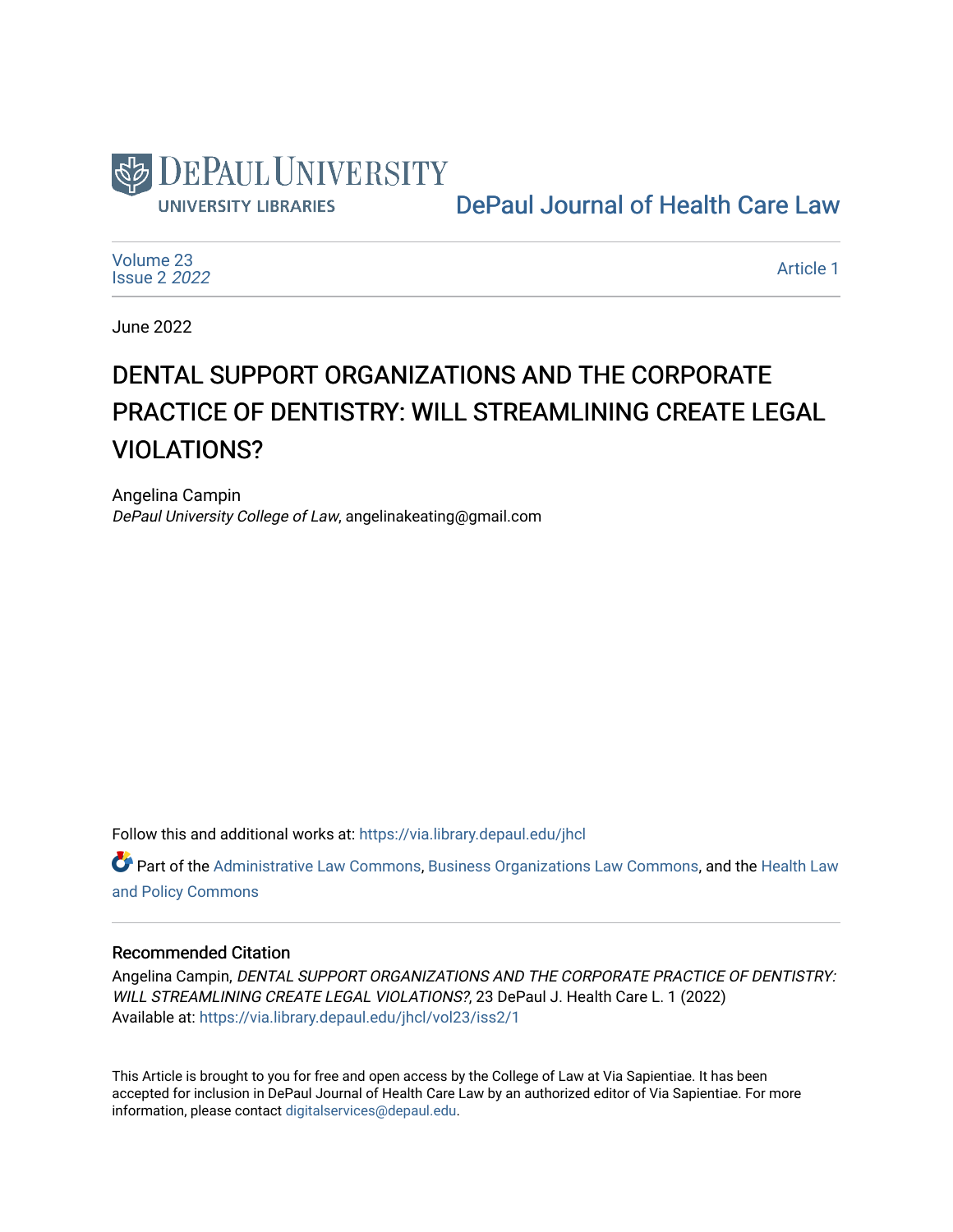## DENTAL SUPPORT ORGANIZATIONS AND THE CORPORATE PRACTICE OF DENTISTRY: WILL STREAMLINING CREATE LEGAL VIOLATIONS?

Angelina Campin

DePaul Journal of Health Care Law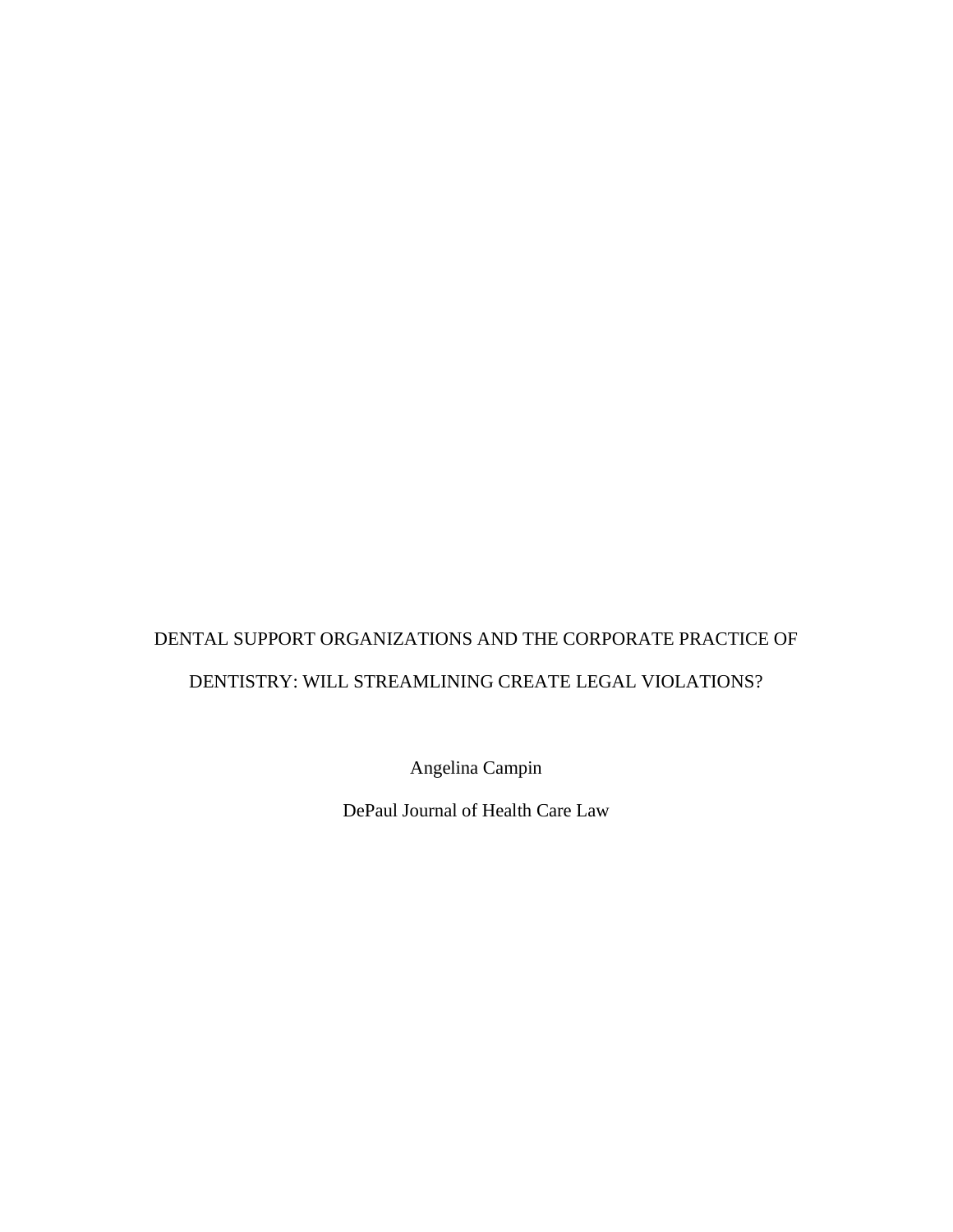## **I. Introduction**

Where do you look first when seeking a new health care provider? Some might log in to their health insurer's website of their health insurance; some might turn to Google; others might search Yelp or other sites that provide user reviews. Regardless, many consumers do just what they do when shopping for anything in this modern age: utilize technology. When it comes to consumption in America, the Internet assists us in selecting everything from cars and clothing to dentists, doctors, and other health care providers. Modern consumerism, informed by technology, has changed what it means to practice medicine.<sup>1</sup>

Fueled by the ease of comparison shopping, consumers have higher expectations when purchasing most goods and services, including selecting providers in any field, and consumer expectations of the dental and medical fields are not what they once were.<sup>2</sup> As a result, especially with technological advances over the past few decades, people find themselves with access to information about dental and medical practices and practitioners that had, in the past, been unavailable to consumers.<sup>3</sup>

This increased use of technology means that consumers of dental care are more concerned with efficiency in making appointments and paying bills, immediate access to information, clear pricing, and transparency when it comes to choosing a provider and a facility to visit.<sup>4</sup> All these factors create convenience for the consumer.<sup>5</sup> Consumers of dental care are no

<sup>1</sup> Marc Cooper, *The Disappearing Solo Practice Model in Dentistry*, DENTISTRY IQ (June 26, 2018), https://www.dentistryiq.com/practice-management/industry/article/16367668/the-disappearing-solopractice-model-in-dentistry.

<sup>&</sup>lt;sup>2</sup> *Id.*; Jeff Simpson et al., *The New Digital Divide: The Future of Digital Influence in Retail*, DELOITTE INSIGHTS (Sept. 12, 2016), https://www2.deloitte.com/insights/us/en/industry/retail-distribution/digitaldivide-changing-consumer-behavior.html.

<sup>3</sup> Simpson et al., *supra* note 2.

<sup>4</sup> Cooper, *supra* note 1.

<sup>5</sup> *Id.*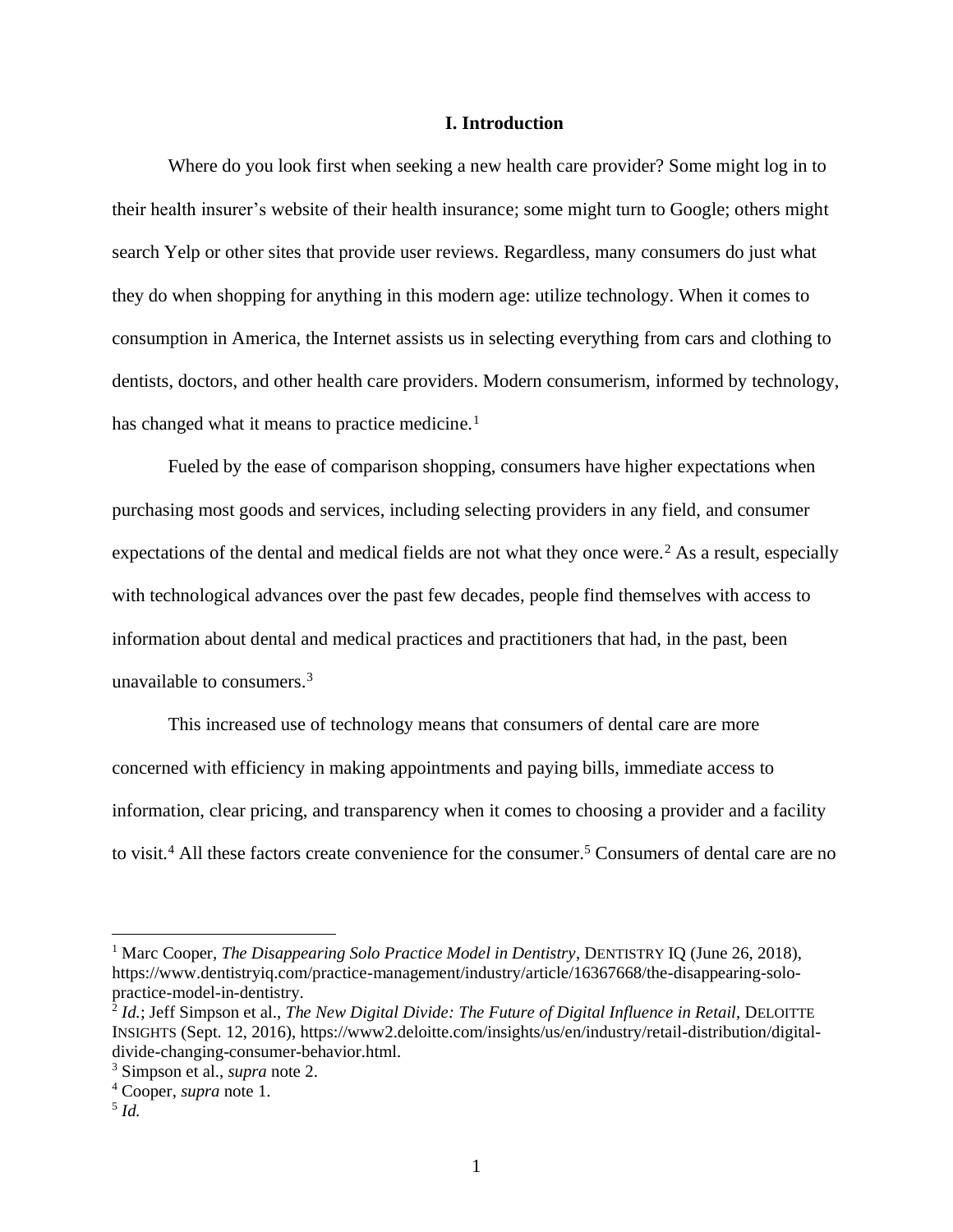longer as concerned with having a personal relationship with their doctor as they were prior to the widespread use of technology. Instead, they seek validation of the dentist's skills and reputation from technological resources, as well as ease of access in making appointments and paying bills. <sup>6</sup> This increased consumer demand for ease of access and a stellar online reputation has changed the type of dental service provider that can meet these sought-after standards.<sup>7</sup> Keeping up with the increased demands for efficiency and technological advances presents a challenge to sole practitioner dentists, which is the standard dental practice model.<sup>8</sup> Dental support organizations ("DSOs") have seen an increase in popularity recently, especially over the last five to ten years, in part to meet both the needs of dentists and the increased demands of patients.<sup>9</sup> DSOs are corporations that provide management support for dentists and dental offices. 10

Examining the body of case law beginning in 2002 regarding litigation against the "OrthAlliance" chain of DSOs, decided in district courts across the United States, reveals how DSOs intersect with the corporate practice of dentistry doctrine, $11$  which is a subsection of the corporate practice of medicine doctrine. The corporate practice of medicine doctrine says that

<sup>10</sup> How the DSO Dental Model Impacts the Dental Industry, PLANET DDS (Feb. 19, 2020),

https://www.planetdds.com/blog/how-the-dso-dental-model-impacts-the-dental-industry.

(D.S.C. Mar. 30, 2010); Engst v. OrthAlliance, Inc., No. C01-1469C, 2004 WL 7092226 (W.D. Wash.

<sup>6</sup> Simpson, *supra* note 2.

<sup>7</sup> Cooper, *supra* note 1.

<sup>8</sup> Jason Post, *The Future of DSOs: Technology, Performance, and Growth Trends*, DENTISTRY IQ (May 15, 2017), https://www.dentistryiq.com/practice-management/dsos-and-corporate-

dentistry/article/16366382/the-future-of-dsos-technology-performance-and-growth-trends; Marc Cooper, *Why the Future is DSOs,* DENTAL PRODUCTS REPORT (Apr. 19, 2017),

https://www.dentalproductsreport.com/view/why-future-dsos.

<sup>9</sup> Cooper, *supra* note 9.

<sup>11</sup> *See generally* OrthAlliance, Inc. v. McConnell, No. CIV.A. 8:08-2591-RBH, 2010 WL 1344988

Mar. 1, 2004); Clower v. OrthAlliance, Inc., 337 F. Supp. 2d 1322 (N.D. Ga. 2004); Penny v.

OrthAlliance, Inc., 255 F. Supp. 2d 579 (N.D. Tex. 2003); Orthodontic Affiliates, P.C. v. OrthAlliance, Inc., 210 F. Supp. 2d 1054 (N.D. Ind. 2002).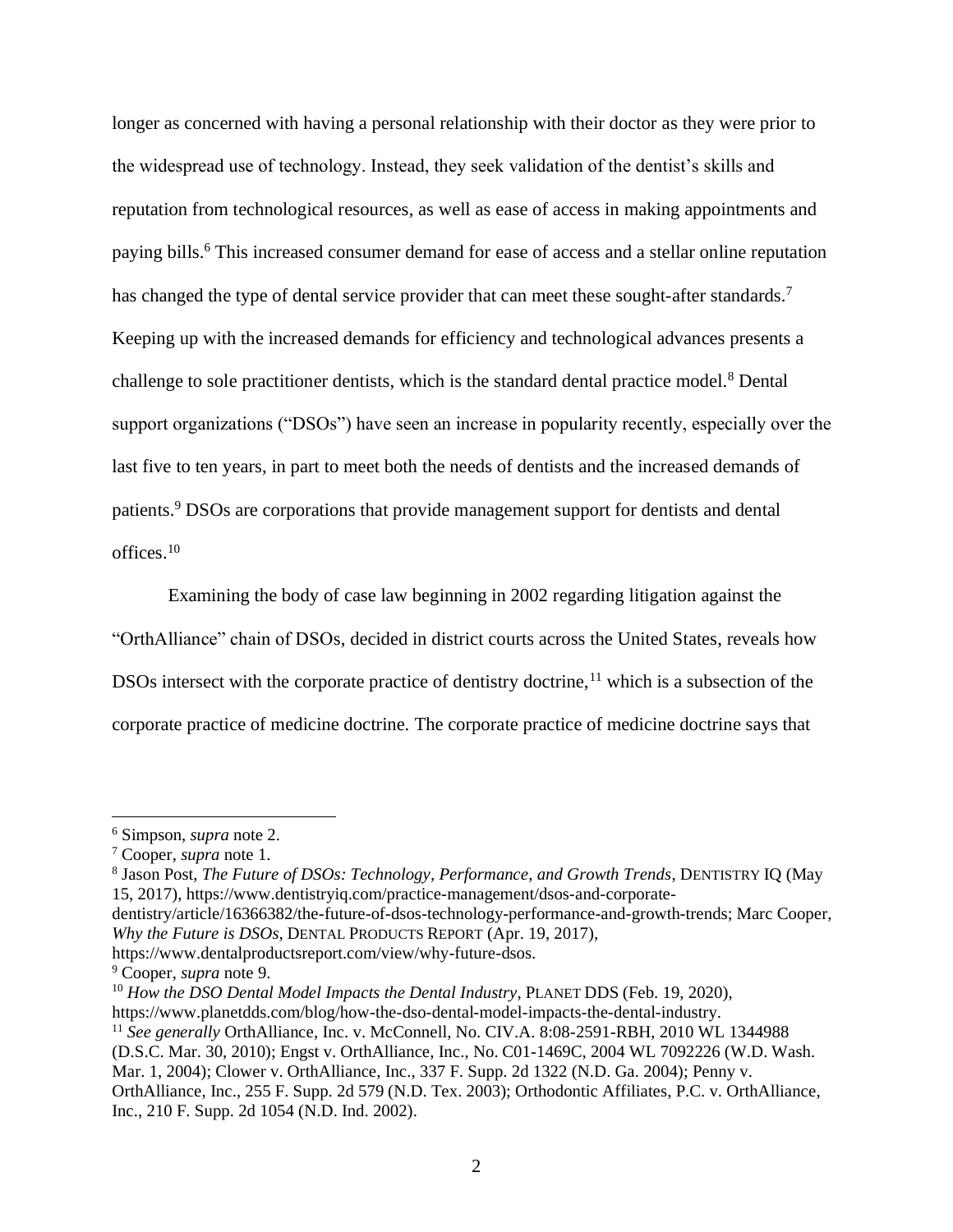corporations (in other words, non-individuals) are not authorized to practice medicine.<sup>12</sup> *Penny v. OrthAlliance, Inc.* demonstrates that the analysis of whether a DSO is in violation of the corporate practice of dentistry doctrine and its associated statutes is a fact-specific inquiry that requires a close look at the contractual relationship between the owner-dentist and the organization.<sup>13</sup> In *Penny*, the dispute arose out of a breach of contract claim.<sup>14</sup> The contracts were deemed to violate the corporate practice of dentistry based solely on what the contracts established as the duties and rights of each party.<sup>15</sup> While a contracted relationship expressed in a written agreement can indicate a legal violation, a more complicated issue arises when the scope of the work being done indicates the legal violation. This means that instead of a situation where the agreement violates the doctrine and statutes, the actual actions of the DSO are deemed to be the practice of dentistry and, therefore in violation of the corporate practice of dentistry doctrine.

The central argument of this Note is that the DSO model and the increasing popularity of DSOs could lead to more violations of the corporate practice of dentistry. More clarification and regulation regarding contractual proceedings between dentists and dental service organizations are needed to ensure compliance and to avoid future litigation. Part II of this Note provides a general background on the classic sole practitioner dentist-owner model of practicing private dentistry, DSOs, and the corporate practice of dentistry doctrine, a subdivision of the corporate practice of medicine doctrine.<sup>16</sup> Part III discusses *Penny v. OrthAlliance,* decided in the Northern District of Texas in 2003.<sup>17</sup> Part IV is a discussion of the OrthAlliance DSO line of cases from district courts across the United States and how they exemplify the fact-specific inquiry of

<sup>12</sup> Liberty Mut. Ins. Co. v. Hyman, 759 A.2d 894, 900 (N.J. Super. Ct. Law Div. 2000).

<sup>13</sup> *Penny*, 255 F. Supp. 2d at 582.

<sup>14</sup> *Id.* at 581.

<sup>15</sup> *Id.* at 582.

<sup>16</sup> See *infra* pp. 4–11.

<sup>17</sup> See *infra* pp. 11–12.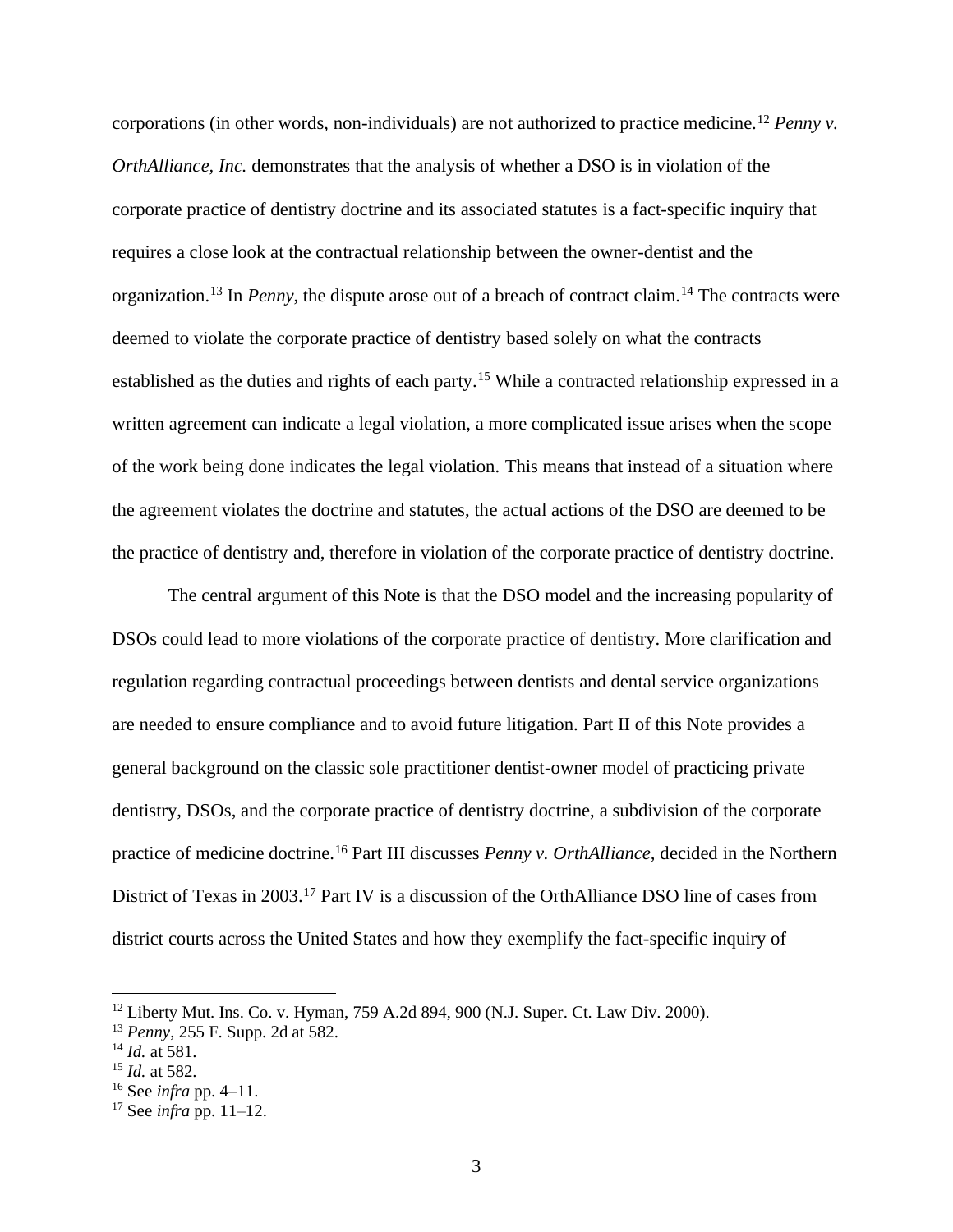violations of the corporate practice of dentistry that almost always arise out of contractual disputes.<sup>18</sup> Part V recommends increased regulation in the realm of DSOs for the protection of patients and the public at large but acknowledges the important role that DSOs will play as technology advances.<sup>19</sup>

## **II. Background**

## **A. Classic Sole Practitioner Owner-Dentist Model**

The classic model of practicing dentistry is that of a sole practitioner who is both the practicing dentist and the owner of the business.<sup>20</sup> In this model, a sole practitioner dentist owns and runs a private practice, working directly with patients by performing hands-on dentistry and employing a usually quite-small staff, often with no associate dentists.<sup>21</sup> This structure of business means that sole practitioner dentistry is a "cottage industry."<sup>22</sup> Originally coined to describe the type of manufacturing done out of workers' homes prior to the Industrial Revolution of the eighteenth century, this term now refers to any industry characterized by a small number of employees, smaller worksites, and skilled labor.<sup>23</sup> The size of dental practices has not changed much in the last twenty years, and sole practitioner owner-dentists continue to dominate the field of dentistry.<sup>24</sup>

<sup>18</sup> See *infra* pp. 12–20.

<sup>19</sup> See *infra* pp. 20–21.

<sup>&</sup>lt;sup>20</sup> ALBERT GUAY & THOMAS WALL, AM. DENTAL ASS'N HEALTH POLICY INST., CONSIDERING LARGE GROUP PRACTICES AS A VEHICLE FOR CONSOLIDATION IN DENTISTRY 2 (2016), https://www.ada.org/- /media/project/ada-organization/ada/ada-org/files/resources/research/hpi/hpibrief\_0416\_1.pdf.  $^{21}$  *Id.* 

 $^{22}$  *Id.* 

<sup>23</sup> *Id.*

<sup>24</sup> *Id.* at 4.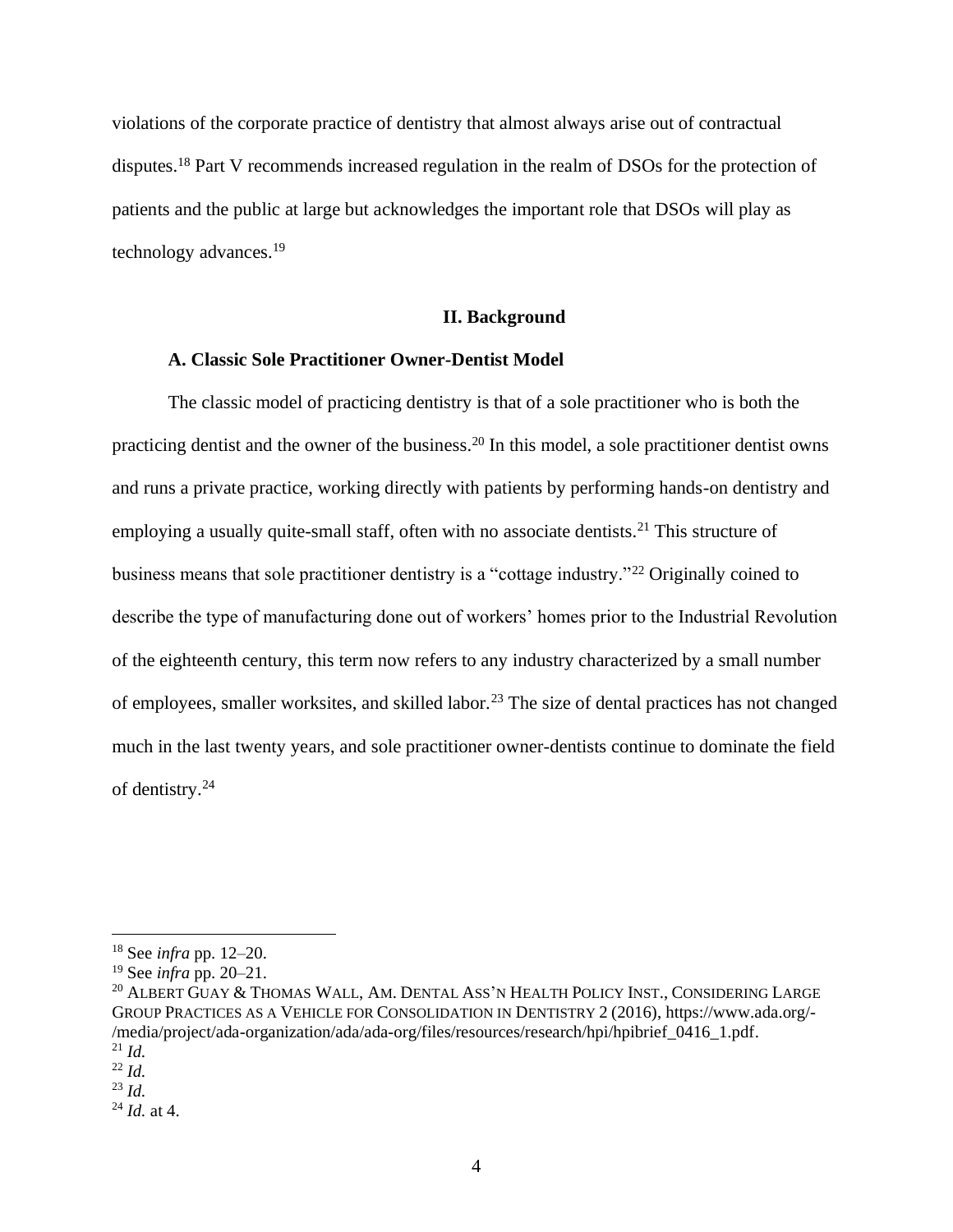Owner-dentists are generally not trained business professionals.<sup>25</sup> That results in an individual who is not trained in running a business being held solely accountable for every aspect of a dental practice, including hiring and training employees, payroll tasks, ordering supplies, and all other pertinent business duties.<sup>26</sup>

The solo practitioner private dental practice has been the standard for some time and remains the default model.<sup>27</sup> Even while the traditional owner-dentist model to date remains dominant in the field, the market share of DSOs has rapidly expanded since their introduction in the 1990s.<sup>28</sup> This increase in DSOs is causing many solo practices to struggle with keeping market share.<sup>29</sup> The American Dental Association reports that practice ownership among dentists continues to decline every year.. <sup>30</sup> Despite this decline, only 7.4% of all dentists practice at DSOs.<sup>31</sup> In contrast to this low overall percentage, sixteen percent of dentists between the ages of twenty-one and twenty-four practice at DSOs, which indicates that the popularity of these employment structures is on the rise with younger dentists.<sup>32</sup> Many dentists are changing their mode of practice over time and considering the long-term management success a DSO may offer.<sup>33</sup> However, proponents of the classic model argue that a lack of corporate interference is the best model for patient-doctor relationships.<sup>34</sup>

<sup>25</sup> Cooper, *supra* note 1.

<sup>26</sup> *Id.*

<sup>27</sup> *How The DSO Dental Model Impacts the Dental Industry*, *supra* note 10.

<sup>28</sup> *Id.*

<sup>29</sup> *Id.*

<sup>30</sup> AM. DENTAL ASS'N HEALTH POLICY INST., PRACTICE OWNERSHIP AMONG DENTISTS CONTINUES TO DECLINE (2022), https://www.ada.org/-/media/project/ada-organization/ada/ada-

org/files/resources/research/hpi/hpigraphic\_practice\_ownership\_among\_dentists\_decline.pdf?rev=fd6b08 b1bbeb42b4bbcccda495922ebe&hash=A96B3211B31CDDE149A926F78F8FC9FE

<sup>31</sup> *Dental Support Organizations and Their Impact on the Dental Industry*, RICHMOND DENTAL & MEDICAL (Dec. 17, 2018), https://richmonddental.net/library/dental-support-organizations-and-theirimpact-on-the-dental-industry/.

 $32 \tilde{I}$ *d.* 

<sup>33</sup> *Id.*

<sup>34</sup> *Id.*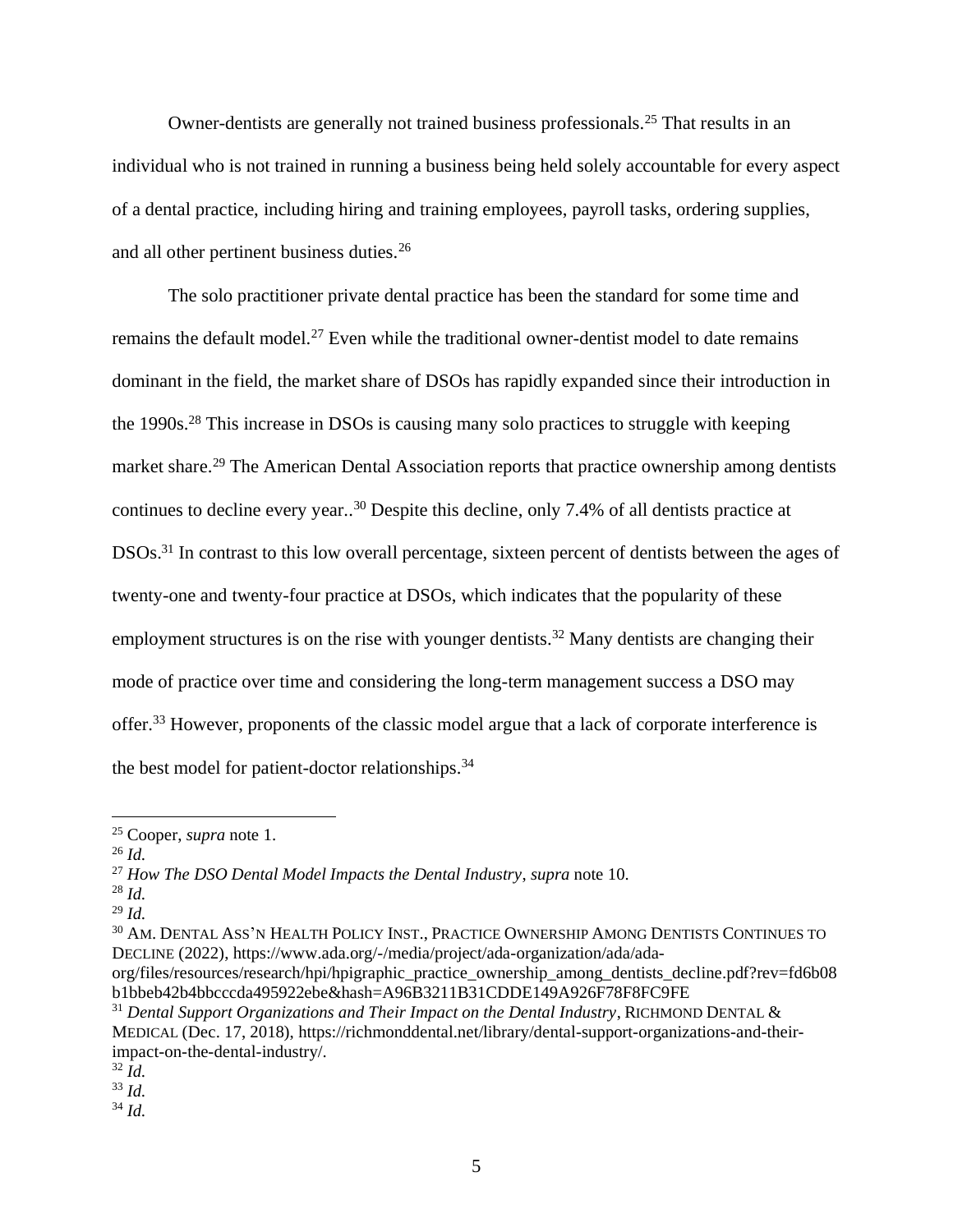#### **B. Dental Service Organizations**

For the past two decades, "vertical consolidation" of physicians has occurred, in which larger corporate hospitals purchase smaller private practices and employ the physicians from these private practices.<sup>35</sup> Being employed by a larger corporate structure like a hospital could be an ideal situation for physicians for many reasons, including reducing the doctor's responsibility for operations or administrative tasks, providing income security, and improving office organization in a steadily more complicated and technology-driven health care market.<sup>36</sup> These are appealing reasons that apply equally to the dental field and may be even more beneficial for dentists than for physicians.<sup>37</sup> This appeal may be attributed to increased dental education costs, the financial cost of which would become even more significant when investing money to purchase a practice, considering the rising prices of practice ownership.<sup>38</sup> Additionally, this situation offers the opportunity to gain real-life dental experience while working for a larger corporation that can alleviate the dentist from administrative and managerial tasks.<sup>39</sup>

According to the Association of Dental Support Organizations, DSOs contract directly with dental practices to provide management, much like the vertical consolidation of physicians.<sup>40</sup> This model can provide security for practicing dentists in the form of administration, compensation, networking, and technology advances.<sup>41</sup> Many of these advantages are advertised by the DSO industry, promoting itself as providing much-needed support for the work of dental providers, focusing on the management, administrative, and

<sup>35</sup> GUAY & WALL, *supra* note 20, at 3.

<sup>36</sup> *Id.* 

<sup>37</sup> *Id.*

<sup>38</sup> *Id.* at 4.

<sup>39</sup> *Id.* at 3.

<sup>40</sup> *How The DSO Dental Model Impacts the Dental Industry*, *supra* note 10.

<sup>41</sup> *Id.*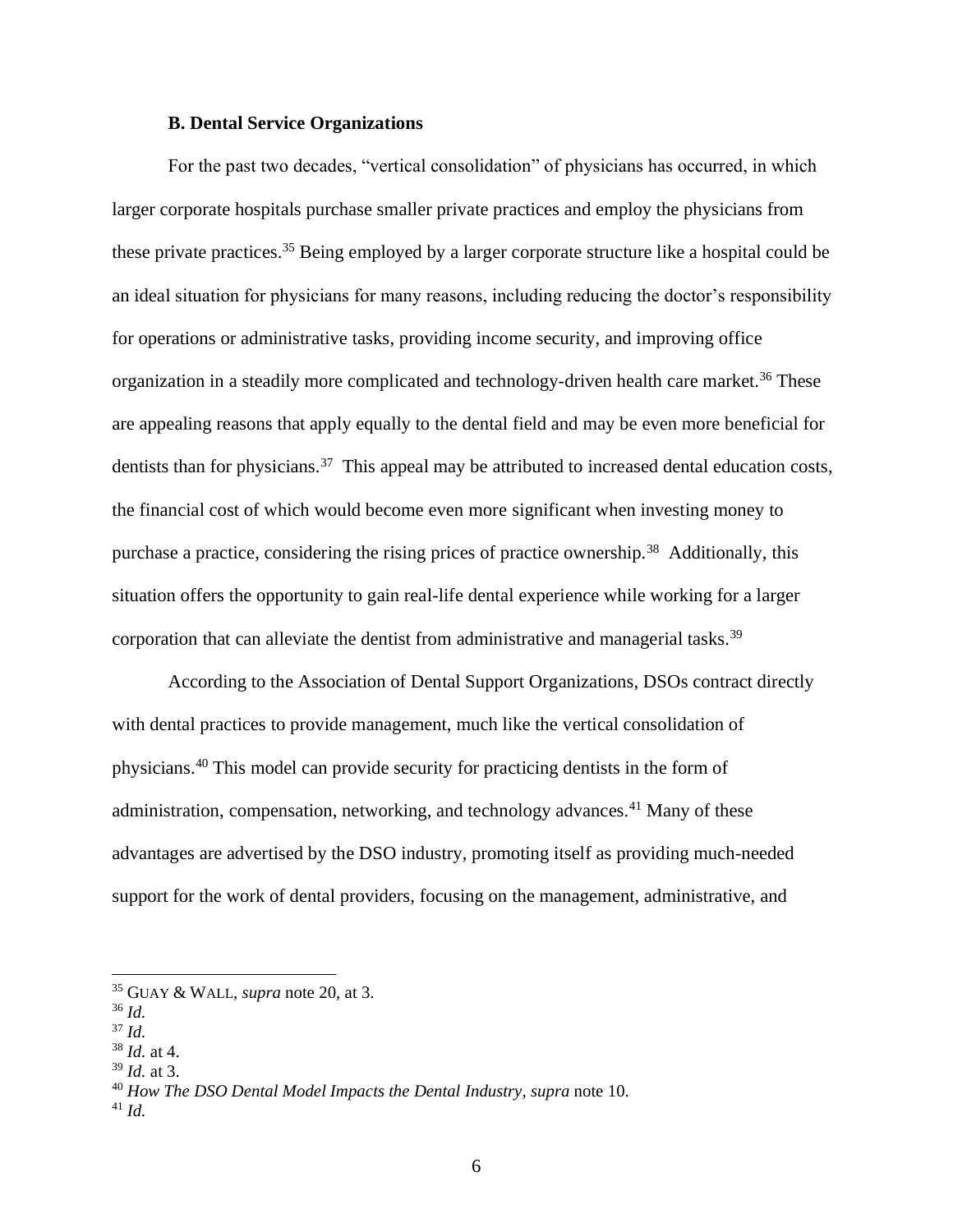business responsibilities of these providers.<sup>42</sup> Most information available to the public about DSOs reads like a sales pitch for why they are the better approach to providing dental care.<sup>43</sup> There is little non-biased literature about DSOs and their functionality, but there is some statistical support for their actual effectiveness. For example, in a multi-year study, the DSO "Kool Smiles" was shown to be more efficient in its operations than a traditional owner-dentist model, decreasing the cost of operation of the dental practice while increasing Medicaid reimbursements.<sup>44</sup> Kool Smiles focused on retaining patients for regular dental visits to decrease needed restorative care, which offers a significant improvement in oral health for patients and saves the doctors time spent so that they could see an increased number of patients.<sup>45</sup>

The significance of these effects may increase as dentistry in the twenty-first century becomes an increasingly strong sector of primary care.<sup>46</sup> This would allow a dentist-owner and their staff to expand their responsibilities, performing additional tasks to provide care and evaluations beyond traditional oral health, such as cancer screenings, complete smile makeovers, and advising on the connection between oral health and other health concerns.<sup>47</sup> With the increased workload of providing services beyond the scope of what might be seen as traditional dentistry, DSOs could be a solution to the challenges that solo practitioners face.

<sup>42</sup> *Dental Support Organizations and Their Impact on the Dental Industry, supra* note 31.

<sup>43</sup> Wayne Winegarden, *DSOs Illustrate How the Private Sector Can Solve Public Health Problems*, Forbes (Feb. 17, 2016), https://www.forbes.com/sites/econostats/2016/02/17/dsos-illustrate-how-theprivate-sector-can-solve-public-health-problems/#6d5b7e2811f5. <sup>44</sup> *Id.* 

<sup>45</sup> *Id.*

<sup>46</sup> Cooper, supra note 1.

<sup>47</sup> *Id.*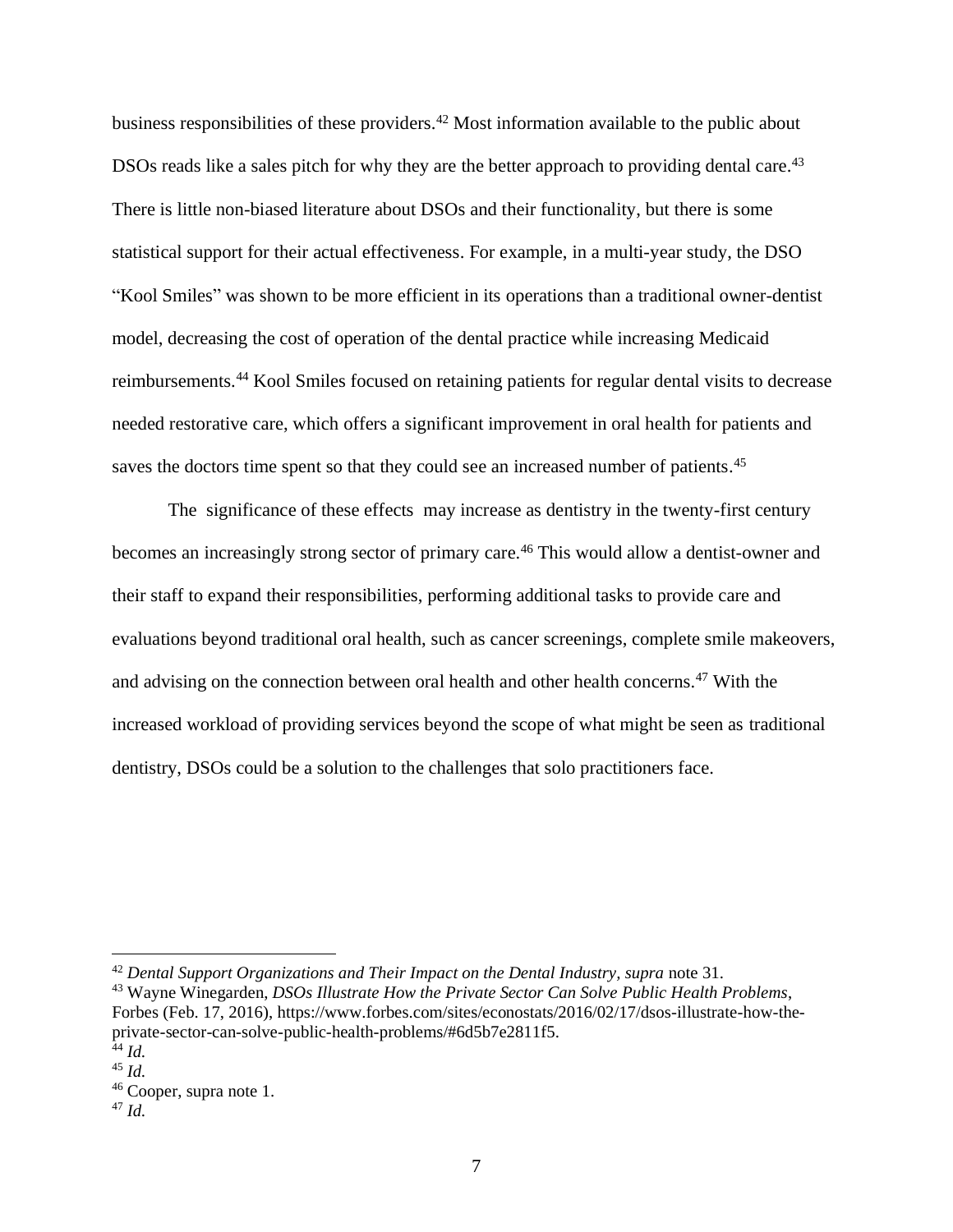#### **C. Corporate Practice of Dentistry**

Historically, corporations were not permitted to engage in "learned professions" such as health care through the employment of licensed professionals except pursuant to specific statutory or regulatory exceptions.<sup>48</sup> This prohibition is often referred to as the "corporate practice of medicine doctrine."<sup>49</sup> Cases applying a common-law prohibition on corporate practice have addressed health care fields like medicine, dentistry, optometry, and chiropractic.<sup>50</sup>

The body of corporate practice of medicine case law was codified in many states under state statutes to bring liability to corporations practicing medicine without proper licensing.<sup>51</sup> Statutes regulating the corporate practice of dentistry are an area of state law.<sup>52</sup> A Washington state statute provides an example of the regulation of the corporate practice of dentistry, explaining that no corporation can practice dentistry nor can it solicit "dental patronage" for any dentists employed by a corporation.<sup>53</sup> To determine whether an illegal business relationship between a licensed dentist and a corporation exists under Washington law, courts consider two factors in tandem: (1) the extent to which the corporation exercises control over the dental practice's operations, and (2) the nature of the payment scheme between the practice and the corporation. 54

<sup>50</sup> *See, e.g.,* People by Kerner v. United Med. Serv., Inc., 200 N.E. 157, 163–64 (1936) (prohibiting the corporate practice of medicine); *Bailey Dental Co.,* 234 N.W. at 263 (prohibiting the corporate practice of dentistry); *Liberty Mut. Ins. Co.,* 759 A.2d at 900 (prohibiting the corporate practice of chiropractic); Ezell v. Ritholz, 198 S.E. 419, 424 (1938) (prohibiting the corporate practice of optometry). <sup>51</sup> JIM MORIARTY & MARTIN J. SIEGEL, SURVEY OF STATE LAWS GOVERNING THE CORPORATE PRACTICE OF DENTISTRY 1 (2012), http://www.moriarty.com/content/documents/ml\_pdfs/ cpmd\_4.10.12.pdf.

<sup>48</sup> *State v. Bailey Dental Co.,* 234 N.W. 260, 262 (Iowa 1931).

<sup>49</sup> Liberty Mut. Ins. Co. v. Hyman, 759 A.2d 894, 900 (N.J. Super. Ct. Law Div. 2000).

 $^{52}$  *Id.* 

<sup>53</sup> WASH. REV. CODE ANN. § 18.32.675.

<sup>54</sup> Choong H. Lee, DMD, PLLC v. Thaheld/Lee-01, LLC, 179 Wash. App. 1047 (2014).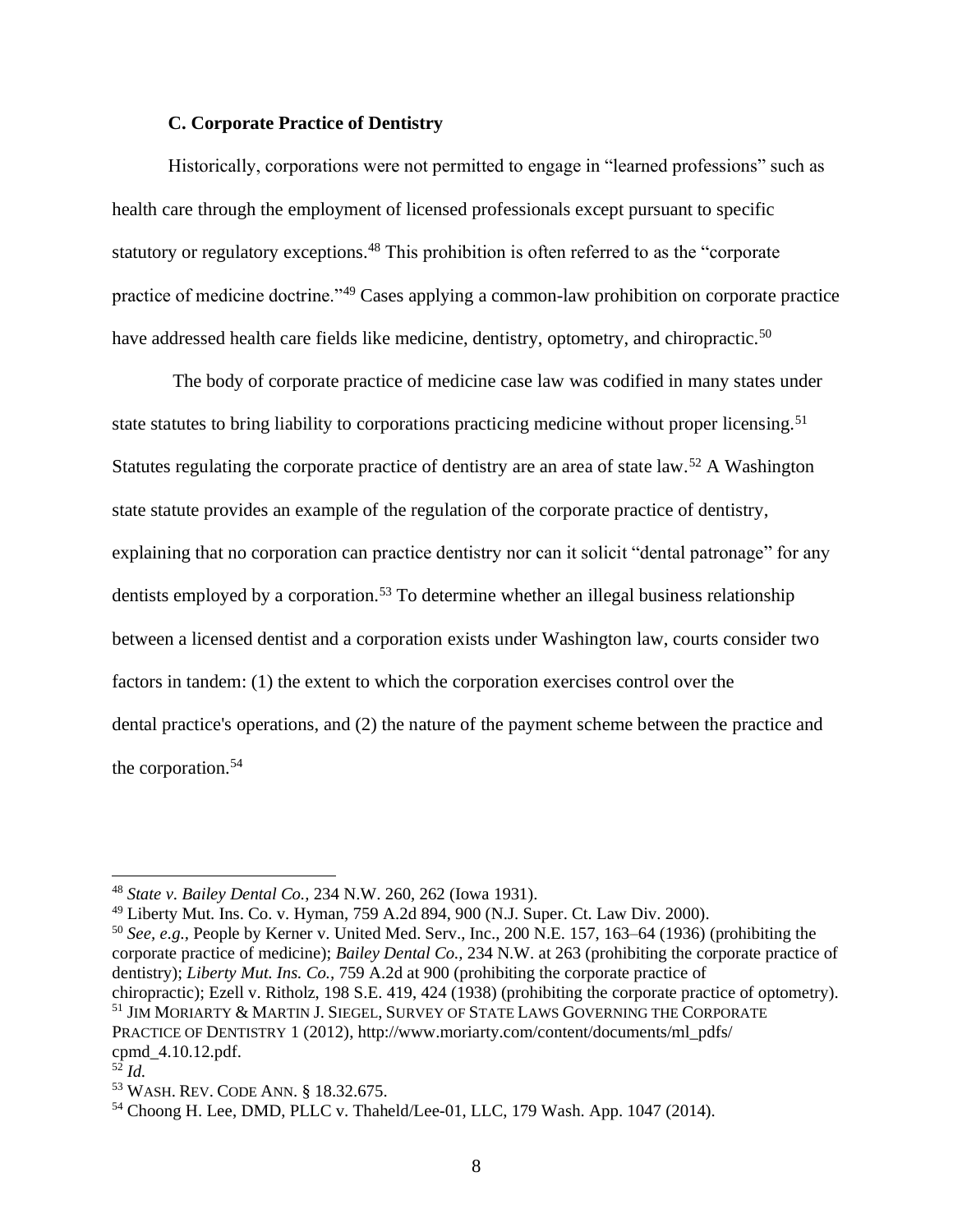Similarly, an Illinois statute bans the practice of dentistry by a corporation and expands on that ban by listing other ways that a corporation might violate the statute. <sup>55</sup> For example, not permitting corporations to "furnish dental services or dentists, or advertise under or assume the title of dentist or dental surgeon or equivalent title, or furnish dental advice for any compensation, or advertise or hold itself out with any other person or alone, that it has or owns a dental office or can furnish dental service or dentists, or solicit through itself, or its agents, officers, employees, directors or trustees, dental patronage for any dentist employed by any corporation."<sup>56</sup>

*Dr. Allison, Dentist, Inc. v. Allison* was a foundational case for establishing violation of the corporate practice of dentistry doctrine.<sup>57</sup> In this case, a dental corporation alleged that a dentist had breached a contract with the corporation. <sup>58</sup> The defendant filed a motion to dismiss the contractual breach charges on the grounds that the corporation was in violation of Section 18(a) of the Dental Practice Act of 1933.<sup>59</sup> The case discussed the reasoning of the corporate practice of dentistry doctrine, explaining that professional licensing to practice in a field such as dentistry requires "good moral character" for which "no corporation can qualify."<sup>60</sup> A corporation cannot qualify because a corporation is an entity without the ability to have honesty, conscience, or loyalty, unlike an individual.<sup>61</sup>

Prior to the subject case, OrthAlliance was involved in a lawsuit, *Orthodontic Affiliates v. OrthAlliance*, which exemplifies the type of DSO contracts that do not violate the doctrine.<sup>62</sup>

<sup>55</sup> 225 ILL. COMP. STAT. ANN. 25/44.

<sup>56</sup> *Id*.

<sup>57</sup> Dr. Allison, Dentist, Inc. v. Allison, 196 N.E. 799 (Ill. 1935).

<sup>58</sup> *Id*. at 799.

<sup>59</sup> *Id*. at 799-800.

<sup>60</sup> *Id*. at 800.

 $^{61}$  *Id*.

 $62$  Orthodontic Affiliates, P.C. v. OrthAlliance, Inc., 210 F. Supp. 2d 1054 (N.D. Ind. 2002).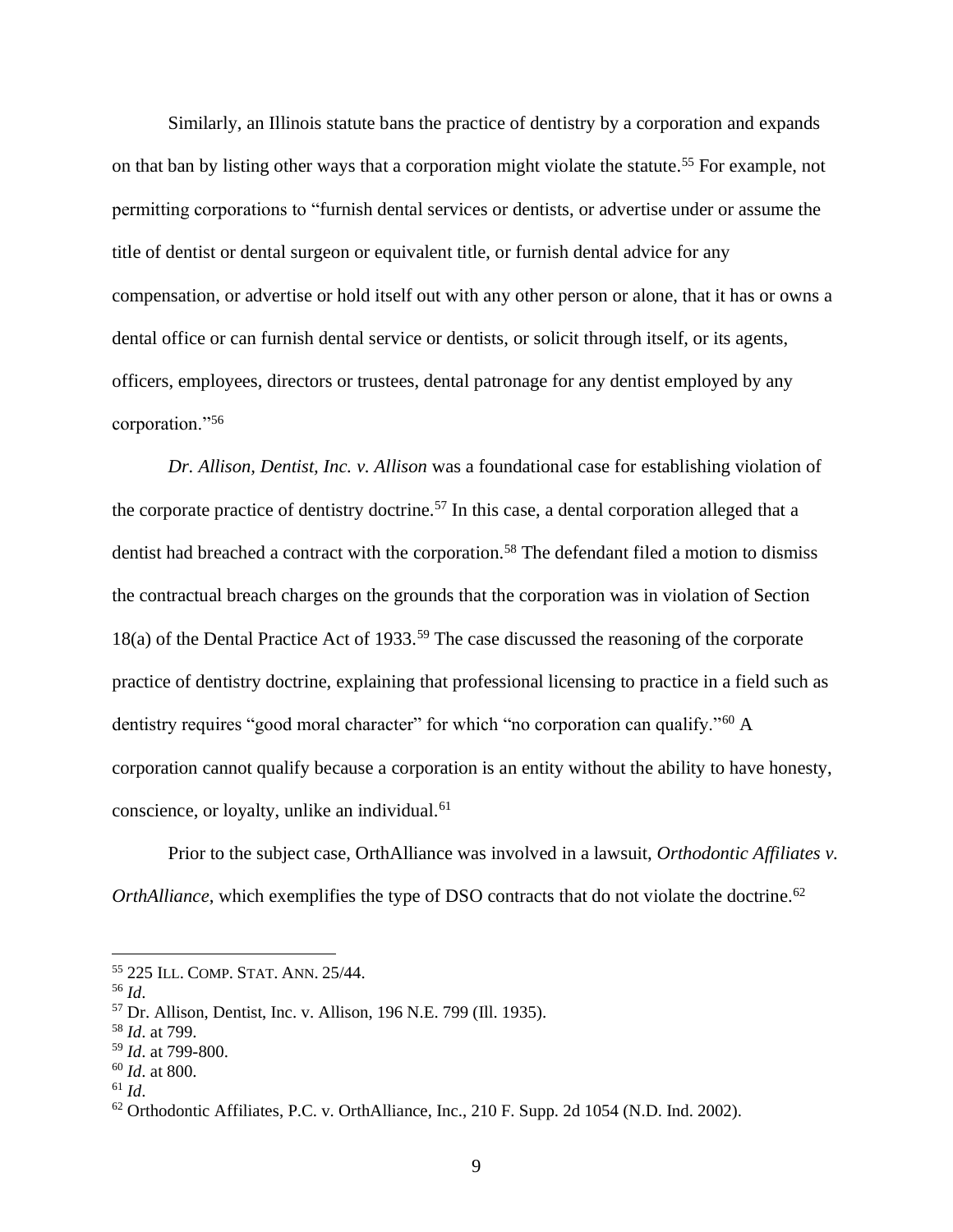This decision turned on the careful drafting of the contractual agreements between Orthodontic Affiliates and OrthAlliance, indicating that the defendant was explicitly not to engage in the practice of dentistry, subject to local rules and ordinances.<sup>63</sup> This case focused on the face of the contract, utilizing its literal language to determine the relationship between the parties.<sup>64</sup> The focus on contractual language, as opposed to the actual behavior of the parties, is a theme throughout lawsuits involving the corporate practice of dentistry.

#### **III. Subject Opinion:** *Penny v. OrthAlliance*

The subject case, *Penny v. OrthAlliance*, focuses on the contractual relationships between the DSO and the owner-dentists in implicating the corporate practice of dentistry.<sup>65</sup> In their lawsuit, the plaintiffs, all licensed orthodontists in Texas, alleged that OrthAlliance had failed to perform its contractual duties and sought summary judgment indicating that their agreements were invalid because the agreements constituted the unauthorized practice of dentistry.<sup>66</sup> The court granted summary judgment in favor of the plaintiffs, arguing that the contracts taken as a whole were illegal because the contracts violated the corporate practice of dentistry statute.<sup>67</sup> The court reasoned that the contractual language indicated that OrthAlliance owned, operated, and maintained the offices and employed and engaged the dentists.<sup>68</sup>

The contractual issues that implicated the violation of the corporate practice of dentistry included ownership, operation, maintenance, employment, and engagement.<sup>69</sup> The purchase and

<sup>63</sup> *Id*. at 1060-61.

<sup>64</sup> *Id*. at 1060.

<sup>65</sup> Penny v. OrthAlliance, Inc., 255 F. Supp. 2d 579, 581 (N.D. Tex. 2003).

<sup>66</sup> *Id*. at 580.

<sup>67</sup> *Id*. at 583.

<sup>68</sup> *Id*. at 580.

<sup>69</sup> *Id.* at 583.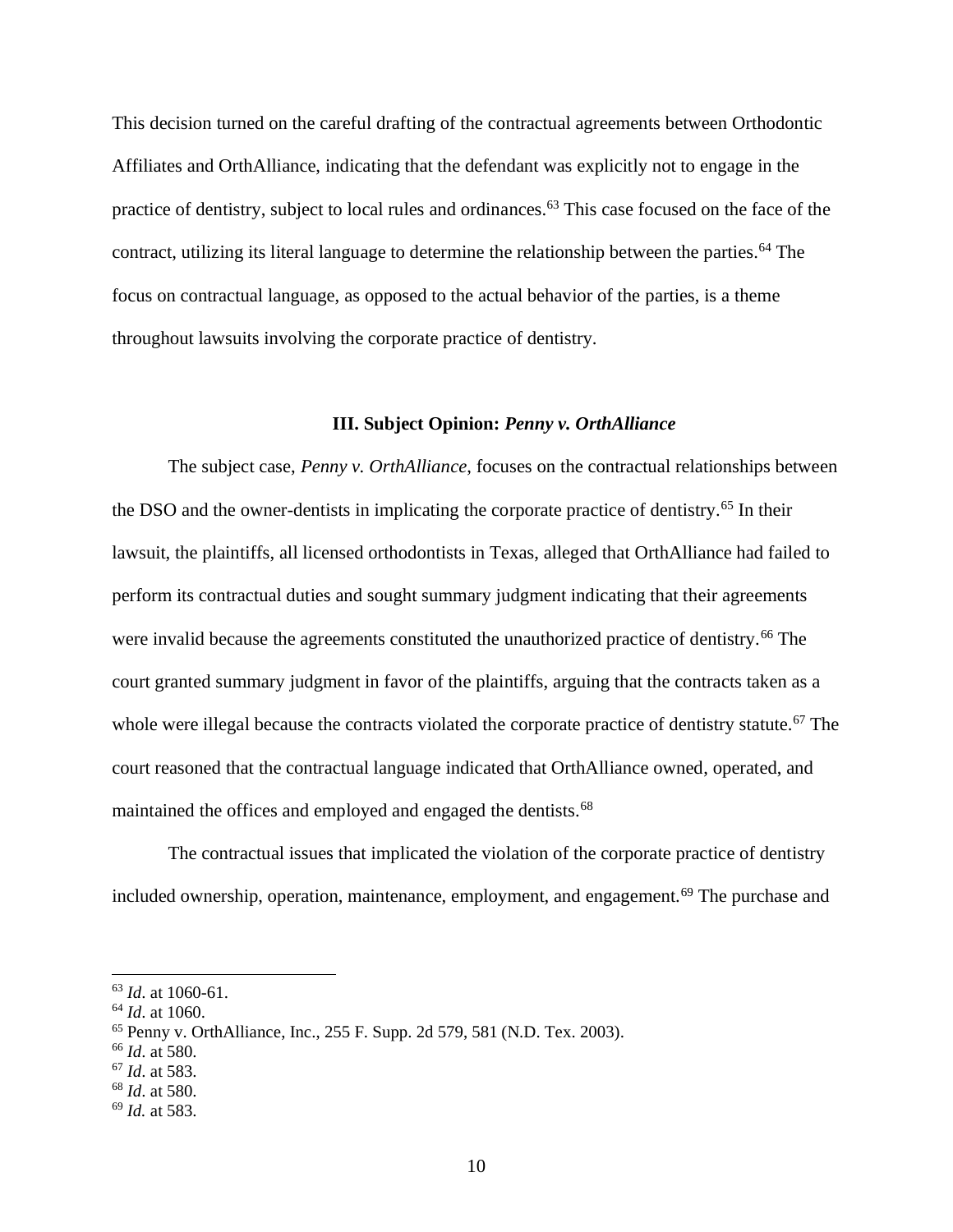sale agreements between the orthodontists and OrthAlliance transferred the "tangible assets" of the orthodontic offices to OrthAlliance, which the court interpreted as ownership.<sup>70</sup> The service agreements created an obligation for OrthAlliance to both maintain and operate the offices, and the employment agreements employed the plaintiffs for a minimum term of 5 years after purchase.<sup>71</sup> The employment agreements were made between the plaintiffs and their practice groups, but the service agreement required that the practice groups have this minimum employment term stipulation.<sup>72</sup> The court held that the contracts were unenforceable as a way of "circumventing" the unauthorized practice statute and deemed it to be a violation.<sup>73</sup> In totality, the contracts were illegal because they violated the statute and were therefore void.<sup>74</sup>

#### **IV. Analysis**

Generally, most judicial decisions that implicate the corporate practice of dentistry are those surrounding contractual disputes between corporations and practicing dentists.<sup>75</sup> Therefore, these decisions often need a careful analysis of contractual language in the agreements between corporations and practicing dentists.<sup>76</sup> Examples of contractual disputes exist not only in cases throughout the country for the last fifty years but also in the line of litigation against OrthAlliance, which all arose from contractual disputes.<sup>77</sup> The history of such cases indicates

<sup>70</sup> *Id*. at 582.

<sup>71</sup> *Id*. at 580.

<sup>72</sup> *Id.* at 583.

<sup>73</sup> *Id.*

<sup>74</sup> *Id.* Choong H. Lee, DMD, PLLC v. Thaheld/Lee-01, LLC, 179 Wash. App. 1047 (2014).

<sup>75</sup> *See* Choong H. Lee, DMD, PLLC v. Thaheld/Lee-01, LLC, 179 Wash. App. 1047, 1047 (2014); OCA, Inc. v. Hodges, 615 F. Supp. 2d 477, 480 (E.D. La. 2009); Orthodontic Centers of Illinois, Inc. v. Michaels, 403 F. Supp. 2d 690, 692 (N.D. Ill. 2005); Dr. Allison, Dentist, Inc. v. Allison, 196 N.E. 799, 799 (Ill. 1935).

<sup>76</sup> *See Choong H. Lee, DMD, PLLC*, 179 Wash. App. at 1047; *OCA, Inc.*, 615 F. Supp. 2d at 480; *Orthodontic Centers of Illinois, Inc.*, 403 F. Supp. 2d at 692; *Allison*, 196 N.E. at 799.

<sup>77</sup> *See generally* OrthAlliance, Inc. v. McConnell, No. CIV.A. 8:08-2591-RBH, 2010 WL 1344988 (D.S.C. Mar. 30, 2010); Engst v. OrthAlliance, Inc., No. C01-1469C, 2004 WL 7092226 (W.D. Wash.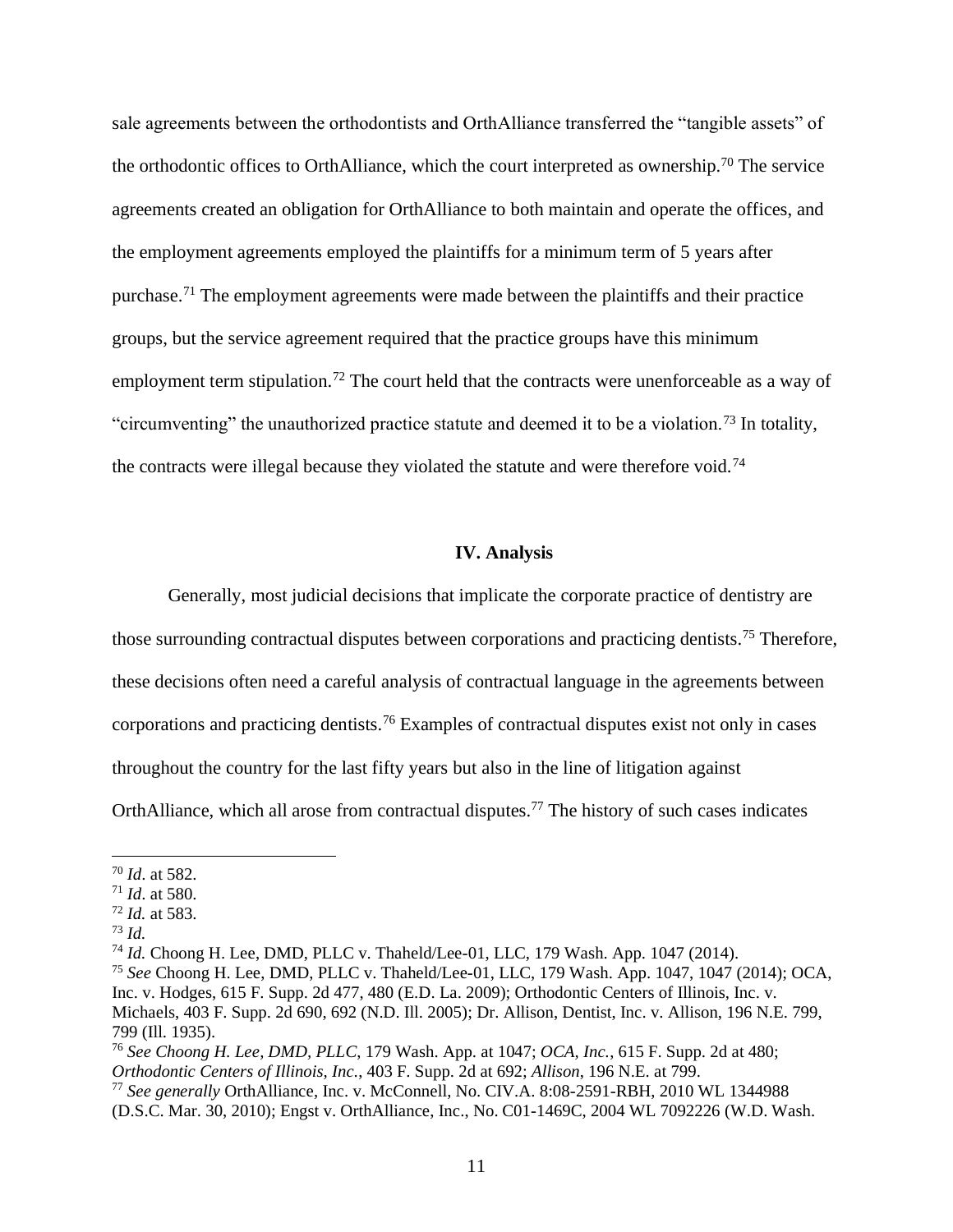that to avoid implicating statutory violations, dental support organizations may simply alter how agreements and contracts are written and executed. The danger in altering a contract to avoid litigation, rather than altering procedures, is that it can undermine the purpose of the corporate practice of medicine doctrines, which exists to protect patients.<sup>78</sup> The ability of corporations and individuals to possibly circumvent the policy reasoning of the doctrine and statutes themselves indicates that increased regulation in the field may be the best solution. Increased regulation would ensure patient safety as well as give dentists and other health professionals the ability to upgrade their practices to succeed in accordance with the changing standards of the new consumer generation.

#### **A. Continuing Litigation Against OrthAlliance**

The litigation that followed *Penny* shows that there is a possibility that DSOs will be able to track what contractual language illegally violates the corporate practice of dentistry and associated statutes. By tracking this unenforceable contractual language, DSOs would be able to modify their agreements accordingly to avoid prosecution under the statutes. However, this may not entirely prevent the actual corporate practice of dentistry from occurring.

In *Engst v. OrthAlliance, Inc.,* decided in Washington just a year after *Penny*, the court examined and analyzed the agreements between OrthAlliance and the plaintiffs and similarly found that OrthAlliance violated the Washington state statute against the corporate practice of dentistry.<sup>79</sup> The purchase and sale agreements and personal guaranties involved ownership issues

Mar. 1, 2004); Clower v. OrthAlliance, Inc., 337 F. Supp. 2d 1322 (N.D. Ga. 2004); Penny v. OrthAlliance, Inc., 255 F. Supp. 2d 579 (N.D. Tex. 2003); Orthodontic Affiliates, P.C. v. OrthAlliance, Inc., 210 F. Supp. 2d 1054 (N.D. Ind. 2002). <sup>78</sup> Dalton, Dalton, Little, Inc. v. Mirandi, 412 F. Supp. 1001, 1006 (D.N.J. 1976).

<sup>79</sup> *Engst.,* No. C01-1469C, 2004 WL 7092226, at \*3.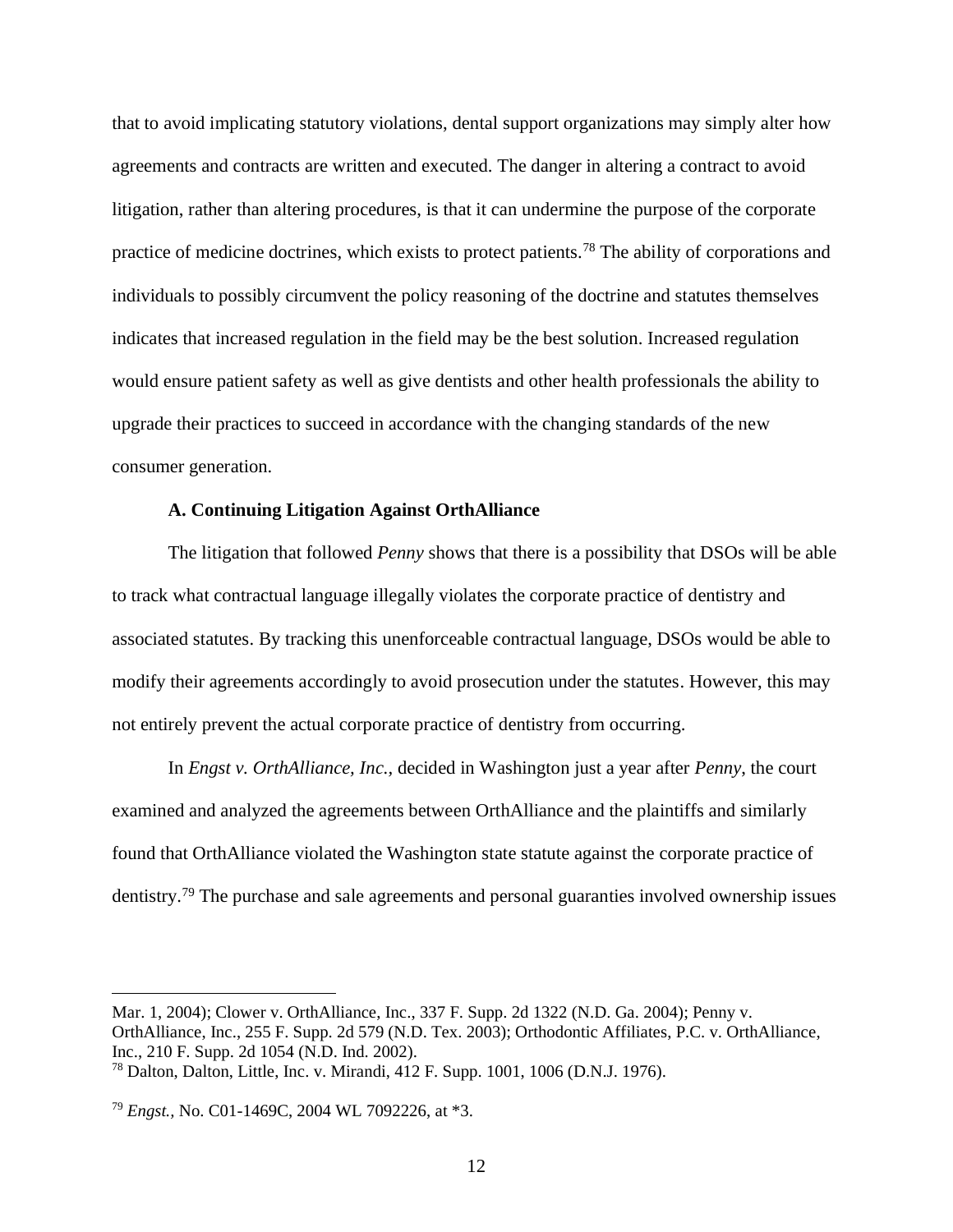that implicated the doctrine.<sup>80</sup> According to the contracts, the list of services that OrthAlliance was to be responsible for were: "providing office facilities and equipment, personnel and payroll, business systems, procedures and forms, purchasing and inventory control, accounting services and financial reporting, legal services, marketing assistance, planning for the opening of offices in new locations, billing and collection services, payment and disbursement of funds, and recordkeeping."<sup>81</sup> The court indicated that this went well beyond the scope of general office management, especially portions of the DSO's responsibility that included advisory roles, such as language that OrthAlliance would "consult with and advise the Orthodontic Entity on its equipment and office needs and the efficient configuration of its office space."<sup>82</sup> The court specifically pulled this language that triggered the statutory violations, demonstrating that future contracts made by this DSO in the state of Washington could avoid that specific language and, therefore in theory, evade the statutory violation.

In *Clower v. OrthAlliance, Inc.,* the court held that OrthAlliance did not commit the unlawful practice of dentistry.<sup>83</sup> The court determined that the employment agreements between the DSO and the plaintiff clearly showed that the DSO was not the plaintiff's employer. <sup>84</sup> In this case, the court referred to the other OrthAlliance litigation, indicating that the body of case law does not follow a "clear pattern," but instead that the inquiry is "dependent on the specific state laws in question."<sup>85</sup> The court declared this but then did not proceed to analyze the behavior of OrthAlliance as the literal practice of dentistry under Georgia law (i.e., examining or performing certain dentistry actions in a human's oral cavity) but rather once again analyzed the contractual

<sup>84</sup> *Id.*

<sup>80</sup> *Id.* at \*9.

<sup>81</sup> *Id.* at \*8.

 $82$  *Id.* 

<sup>83</sup> Clower v. OrthAlliance, Inc., 337 F. Supp. 2d 1322, 1330 (N.D. Ga. 2004).

<sup>85</sup> *Id.*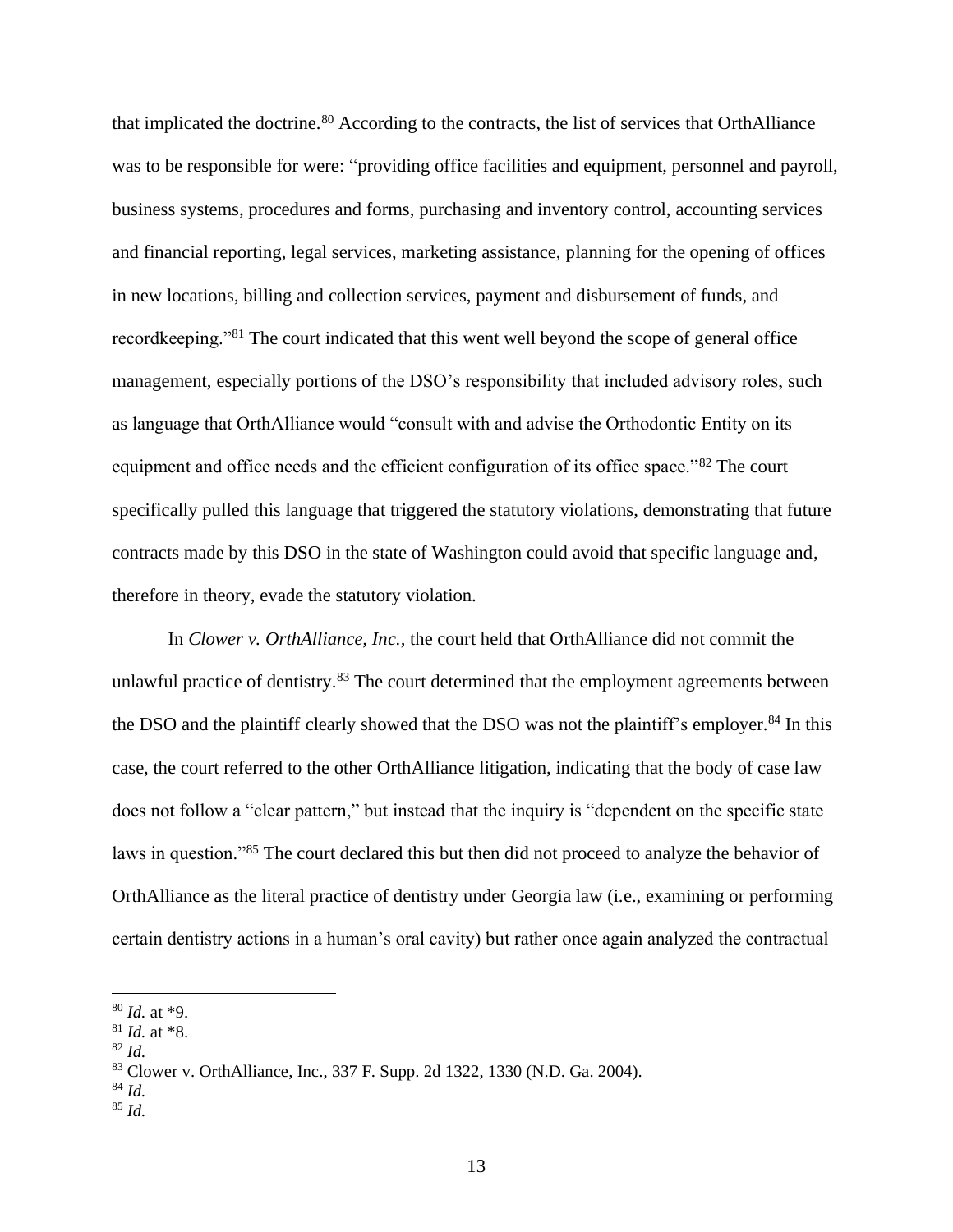relationship between the plaintiff and OrthAlliance to determine whether OrthAlliance employed the plaintiff.<sup>86</sup> The inquiry examined the contractual language to decide whether the DSO had control over the plaintiff's actions as an orthodontist, including termination of employees and the course of treatment for patients.<sup>87</sup> The court ruled that the structure of the contracts clearly showed that the plaintiff retained enough control over his position as an orthodontist and that the DSO was not employing him, meaning the contract was not illegal.<sup>88</sup>

Finally, in *OrthAlliance, Inc. v. McConnell,* the court determined that the contracts entered into between OrthAlliance and the plaintiff allowed OrthAlliance to assert too much control over the business to be enforceable.<sup>89</sup> The structure of the business relationship allowed OrthAlliance to share in the profits of the business, employ and train staff, run payroll, control office space, and hire new orthodontists.<sup>90</sup> While the agreements expressly stated that the DSO was not practicing dentistry, other provisions showed that the control of the DSO was too integral to the structure of the business and, therefore, the contracts were illegal.<sup>91</sup> The court reasoned that the issue with a DSO having control over a business supposedly owned by a dentist or an orthodontist is that the DSO's interest in the business would affect the dental professional's first and foremost responsibility: the patients.<sup>92</sup> The DSO's interest in the business's profitability and its stranglehold over how the business is run would, in theory, negatively impact the motivations and actions of the owner-dentist.<sup>93</sup>

<sup>86</sup> *Id.* at 1329-30.

<sup>87</sup> *Id.* at 1330.

<sup>88</sup> *Id.*

<sup>89</sup> OrthAlliance, Inc. v. McConnell, No. CIV.A. 8:08-2591-RBH, 2010 WL 1344988, at \*5 (D.S.C. Mar. 30, 2010).

<sup>90</sup> *Id.* 

<sup>91</sup> *Id.*

<sup>92</sup> *Id.*

<sup>93</sup> *Id.*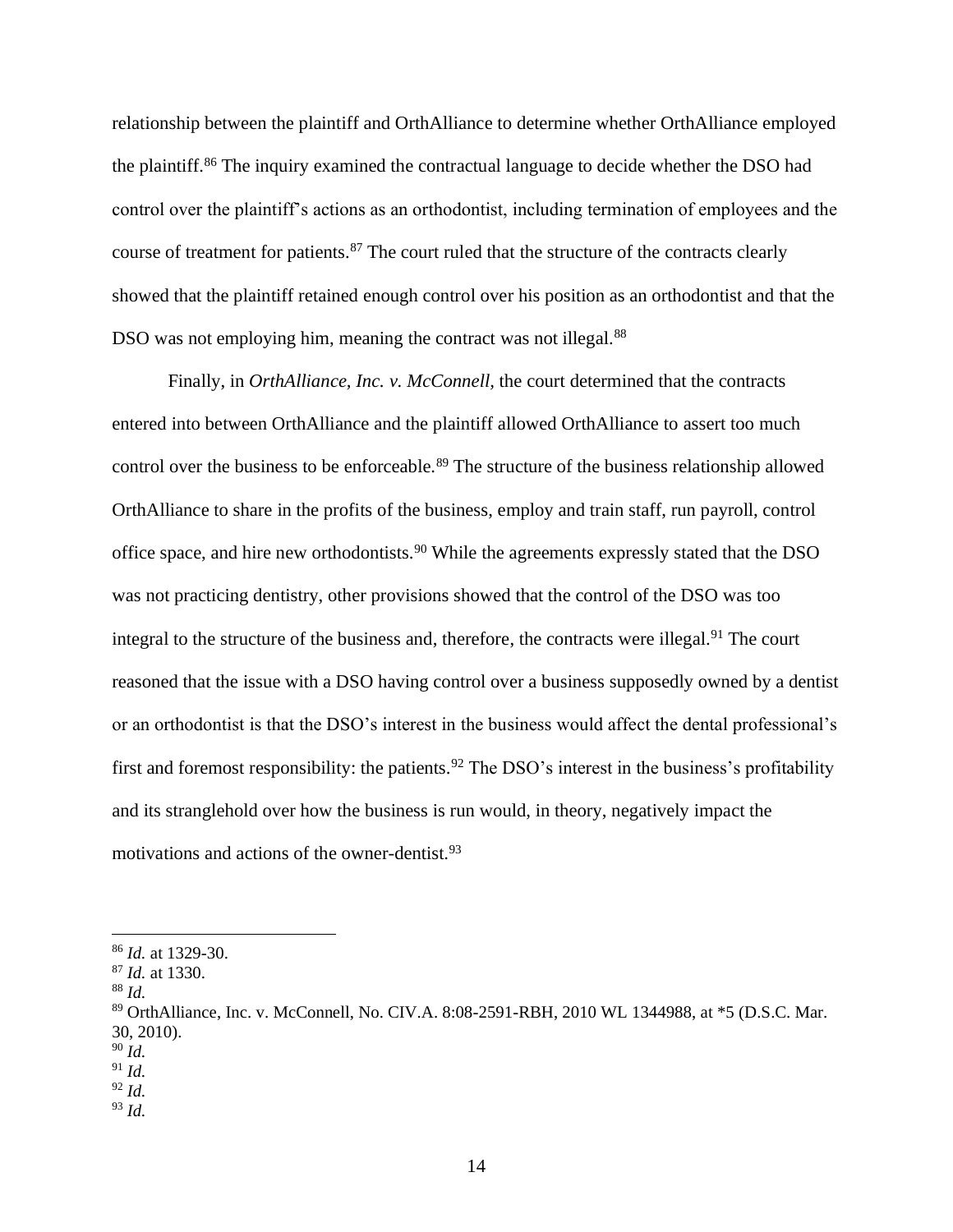The Orthoalliance cases reveal that the motivation behind investigating the corporate practice of dentistry is often to simply rule on the legality of a contractual relationship as a basis of a contractual dispute.<sup>94</sup> The legality of the contract in terms of the corporate practice of dentistry is the threshold question required before the court analyzes the crux of the cases: contractual breach.<sup>95</sup>

#### **B. Policy Issues and Increased Regulation**

As evidenced by the Orthalliance line of cases, the form of approaching violations is that of examining contractual disputes. The fact-specific inquiry courts generally use only implicates the doctrine of the corporate practice of dentistry when discussing a contractual dispute. One argument asserts that this way of approaching violations of such statutes is the best option: only question the relationships between corporations and their owner-dentists when a contractual dispute arises. Only questioning these relationships after a contractual dispute arises raises two problems: (1) this method does not pre-emptively seek out those that are illegally practicing dentistry; and (2) this method ignores the actual policy reasoning behind the corporate practice of dentistry doctrine. The corporate practice doctrine is meant to protect patients, not those who are parties to contracts.<sup>96</sup> A medical professional's first obligation is to the patients, and the overinvolvement of corporations can influence a doctor's or dentist's professional judgment when

<sup>94</sup> *See generally Id. at \*3;* Engst v. OrthAlliance, Inc., No. C01-1469C, 2004 WL 7092226 (W.D. Wash. Mar. 1, 2004); *Clower v. OrthAlliance, Inc.,* 337 F. Supp. 2d 1322 (N.D. Ga. 2004); *Penny v. OrthAlliance, Inc.,* 255 F. Supp. 2d 579 (N.D. Tex. 2003); *Orthodontic Affiliates, P.C. v. OrthAlliance, Inc.,* 210 F. Supp. 2d 1054 (N.D. Ind. 2002).

<sup>95</sup> *See generally OrthAlliance, Inc*., No. CIV.A. 8:08-2591-RBH, 2010 WL 1344988, at \*3; Engst v. OrthAlliance, Inc., No. C01-1469C, 2004 WL 7092226 (W.D. Wash. Mar. 1, 2004); Clower v. OrthAlliance, Inc., 337 F. Supp. 2d 1322 (N.D. Ga. 2004); Penny v. OrthAlliance, Inc., 255 F. Supp. 2d 579 (N.D. Tex. 2003); Orthodontic Affiliates, P.C. v. OrthAlliance, Inc., 210 F. Supp. 2d 1054 (N.D. Ind. 2002).

<sup>96</sup> AM. MED. ASS'N ADVOCACY RES. CTR., ISSUE BRIEF: CORPORATE PRACTICE OF MEDICINE 1 (2015).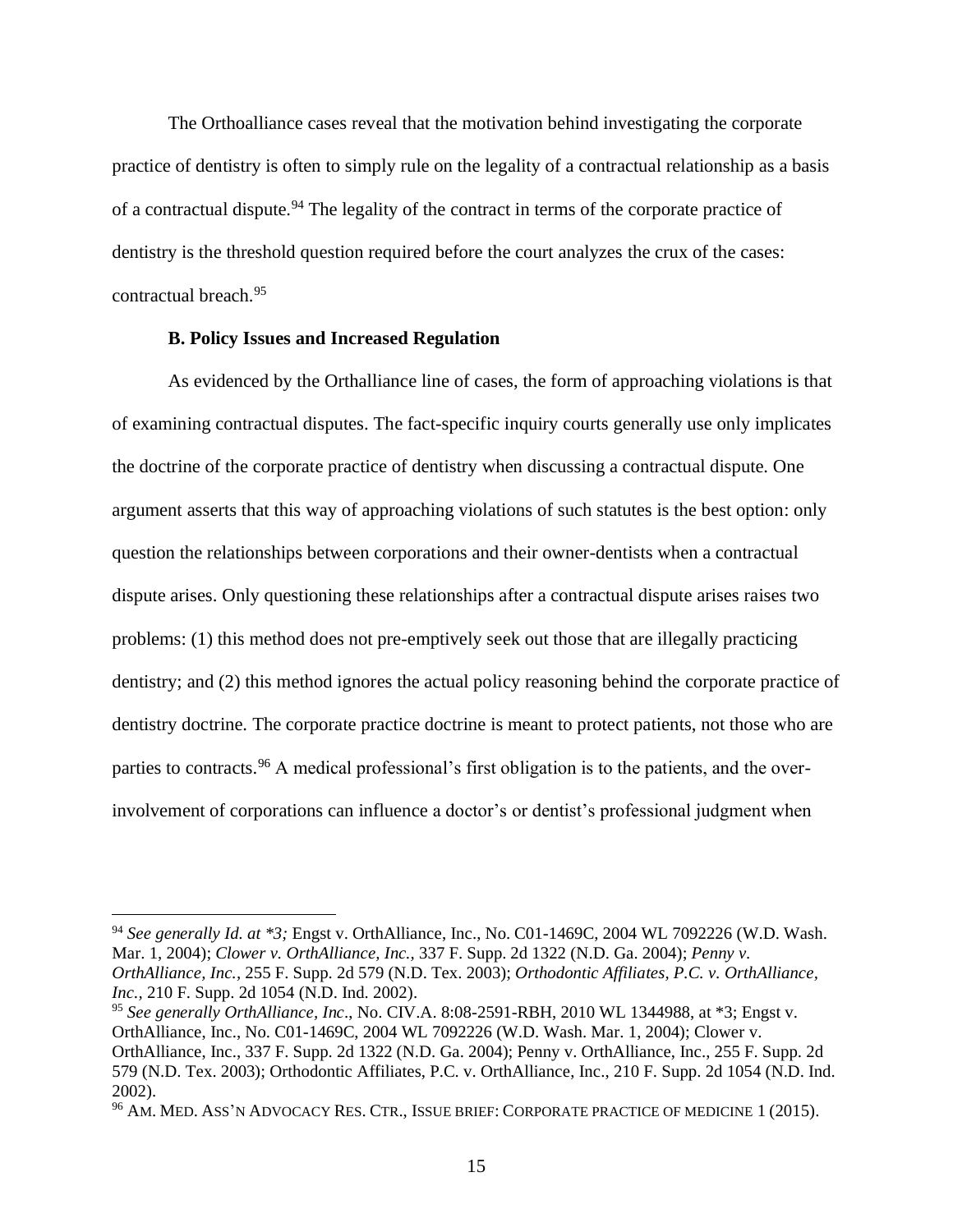diagnosing and treating these patients by encouraging them to go against their better judgment to better the position of the corporation.<sup>97</sup>

Instead of attempts to apprehend violations of the corporate practice of dentistry through individual contractual disputes as they arise, increased regulation is needed in the field of contractual relationships between DSOs and dental service providers. This increased regulation should focus on protecting patients as a goal. Increasing regulations should not necessarily discourage DSOs and dentists from entering into relationships with each other, as the regulatory landscape is already unfavorable to increased involvement of non-dental care providers in owning and operating dental practices.<sup>98</sup> Instead, increasing regulation should involve specificity and control in ways that make the legality and regulation of these relationships easier.<sup>99</sup> The first step may be increased control over the way contracts are drafted. Still, regulations should ultimately control the actual actions and the relationship between the dental provider and the organization. The most critical areas of this control should focus on the employment relationship, profit margins, and profit-sharing. Dentists and DSOs should be sure they are not in a structure where the DSO employs the dentist and where the DSO engages in a profit-sharing structure. These two areas increase the risk that dental service providers will be less motivated by patient care and more motivated by the DSO's bottom line.

Such regulation is essential because individual patients may not have standing to bring complaints against DSOs without individualized harm under the relevant state statutory provisions.<sup>100</sup> Therefore, it may not be possible for the community to assist in keeping DSOs in line in terms of not practicing dentistry because until a DSO practicing dentistry harms a patient,

<sup>97</sup> *Id.*

<sup>98</sup> GUAY & WALL, *supra* note 20, at 4.

<sup>99</sup> *Id.*

<sup>100</sup> *See Treiber v. Aspen Dental Mgmt., Inc.,* 635 F. App'x 1 (2d Cir. 2016).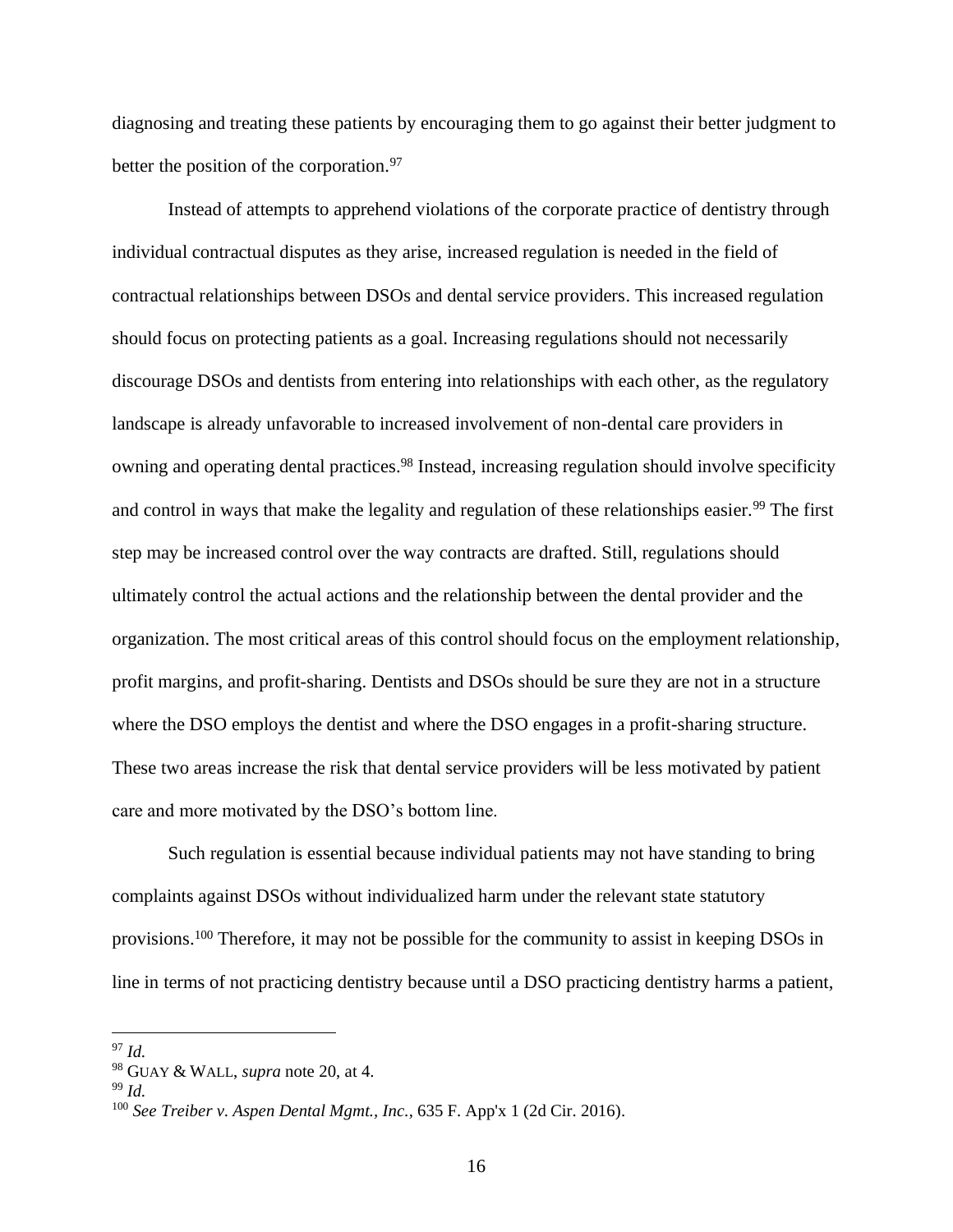the patient would be unable to bring a claim against the DSO. Instead, the case-by-case contractual analysis may be necessary until a patient is harmed. Therefore, increased regulation is likely the best path, as it would help control the issues of patient harm before they happen. Increased regulation would mean that these issues could be solved without having to wait for a contractual dispute and then having a court make an individualized contractual inquiry in every situation involving a DSO.

Ultimately, when regulating this professional area, lawmakers must weigh benefits to the patient versus detriments. The general consensus on whether DSOs benefit patients seems to be yes, they do. If DSOs make health care better for patients, then they should remain a large part of the dental health industry, and regulations should encourage their ability to do so. DSOs allow practices to function better in all three of the important categories when it comes to health care: access, cost, and quality.<sup>101</sup> They increase access to dental care because they often purposefully install locations in rural areas that have no available dental facilities and specifically seek the ability to perform charitable acts such as mission trips to provide dentistry to these so-called "dentistry deserts."<sup>102</sup> This triad of benefits is beneficial for the public at large if DSOs can operate within their state.<sup>103</sup> Therefore, it is within the interest of the state and its citizens if DSOs can function without risking violation of the corporate practice of dentistry statutes. Hence, increased control over these contractual agreements could be seen as a positive for DSOs.

It is in the public's best interest for DSOs to avoid practicing dentistry, not only to protect themselves legally and to provide better health care for patients, but also so that DSOs can continue to operate. In addition, the continued operation of DSOs can help with other public

<sup>101</sup> Karri L. Meldrum, *Everyone Hates Going to the Dentist: Are Dental Service Organizations Taking the Bite out of Managing a Dental Practice in Indiana*, 16 IND. HEALTH L. REV. 147, 148 (2018). <sup>102</sup> *Id.* at 167. <sup>103</sup> *Id.* at 165.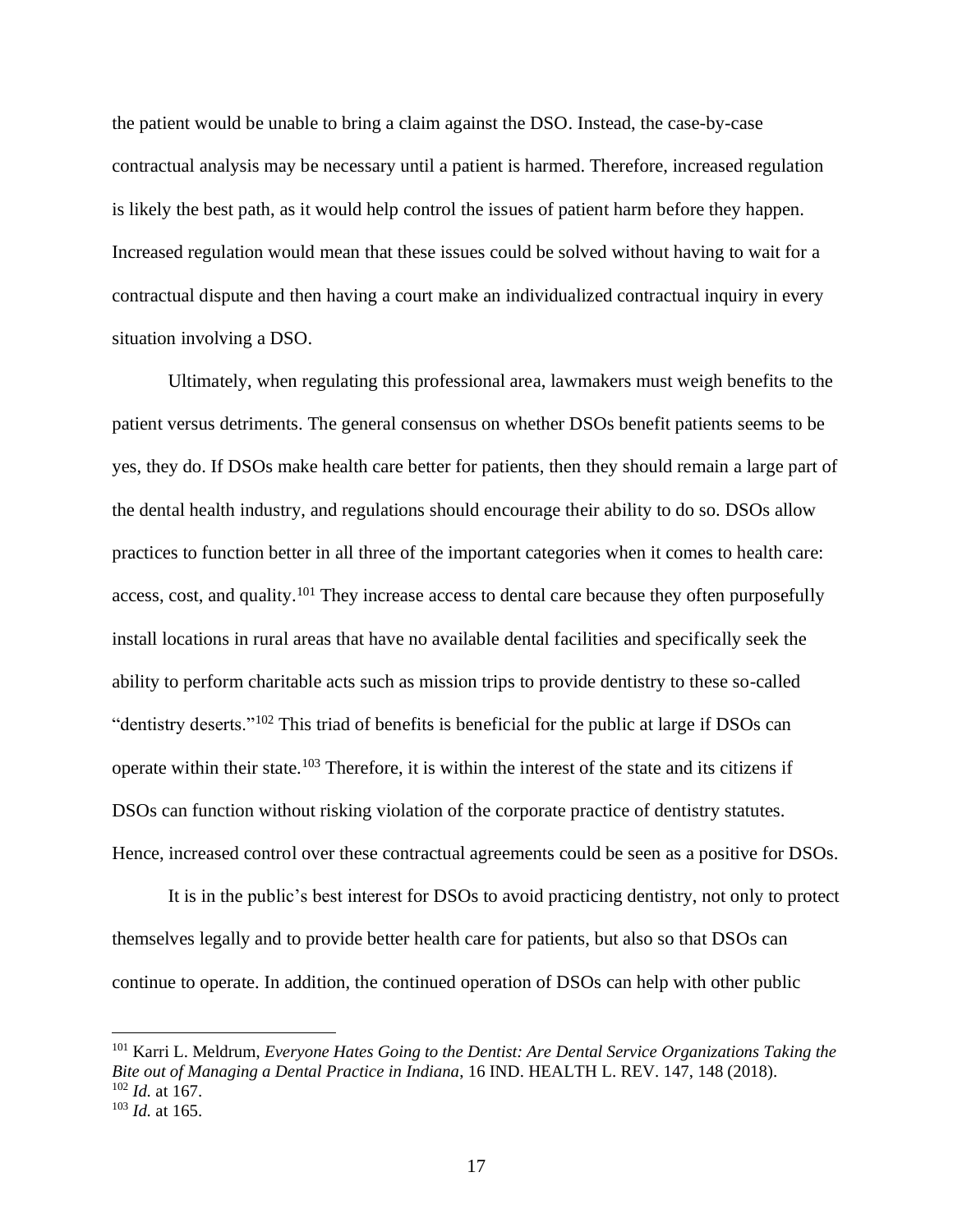health problems. Often, the quality of care of government-reimbursed health care programs is not as high as that of private insurers.<sup>104</sup> The reason is that government reimbursed health care programs such as Medicaid have low reimbursement rates and more responsibilities when it comes to administrative work, such as paperwork.<sup>105</sup> In a classic sole practitioner model, the office staff may have difficulty dealing with these issues, and the owner-dentist can lose money with each patient seen.<sup>106</sup> The situation can lead to decreased quality of care for Medicaid patients.<sup>107</sup> Because DSOs operate with an efficiency that is not possible for a sole practitioner office, they can more easily cope with Medicaid challenges and therefore provide better care for these patients.<sup>108</sup>

Despite all of these benefits, it still appears that at least fifty percent of dental practices will remain in their current model into the foreseeable future.<sup>109</sup> This could ultimately be the best decision for those dentists who do not wish to become part of the corporate structure of a DSO and prefer to practice dentistry in the classic model in order to own their own business and control decision-making.<sup>110</sup> The question then becomes whether the solo model will continue to be competitive with the emergence of DSOs and whether an increasing number of patients will begin to choose DSOs over sole practitioner models because of the ease of access offered.

<sup>107</sup> *Id.* <sup>108</sup> *Id.*

<sup>104</sup> Winegarden, *supra* note 42.

<sup>105</sup> *Id.*

<sup>106</sup> *Id.*

<sup>109</sup> GUAY & WALL, *supra* note 20, at 5.

<sup>110</sup> *Id.*